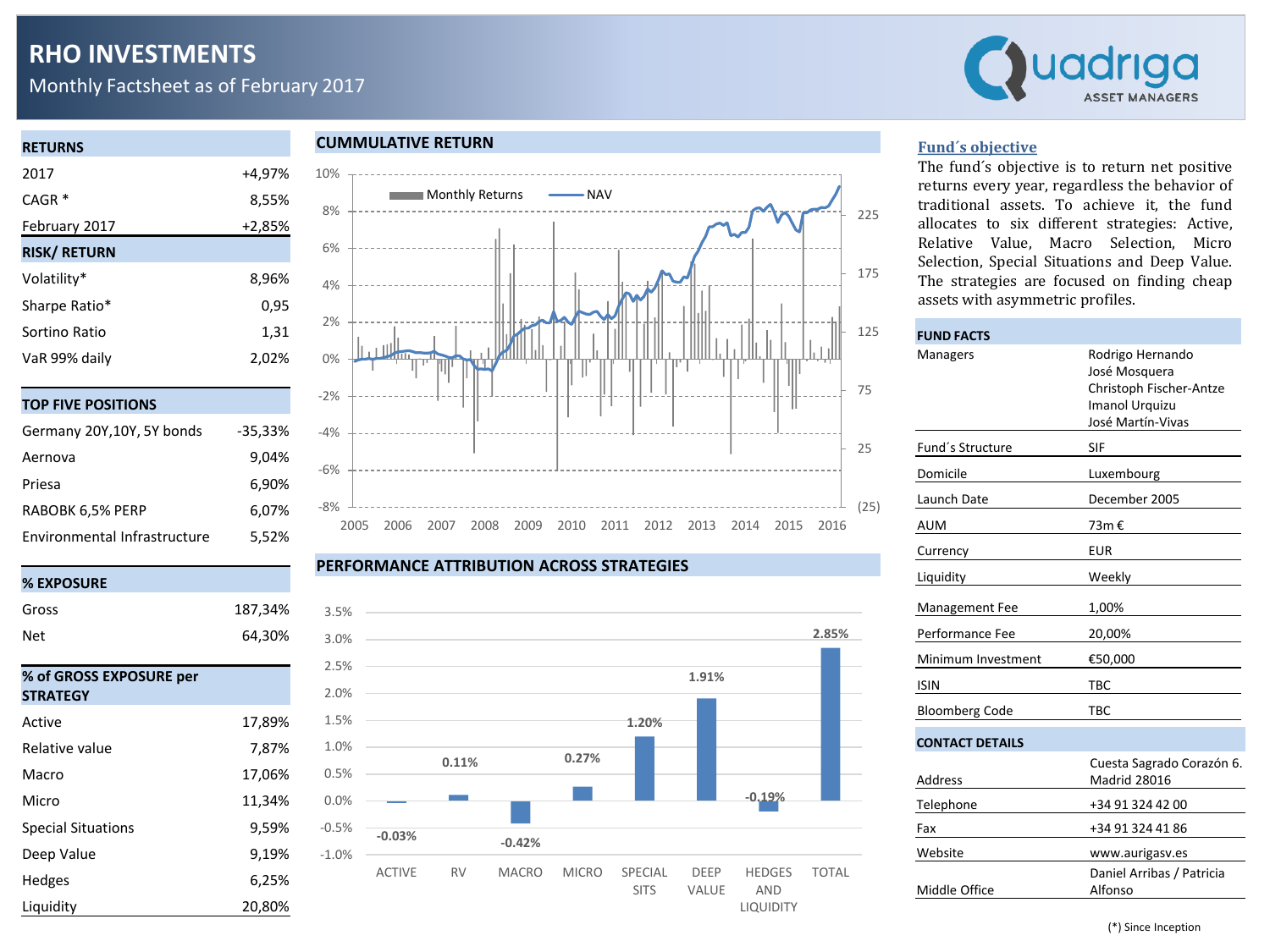| <b>MONTHLY RETURNS</b> |          |          |          |          |          |          |          |          |          |          |          |          |           |                   |                          |
|------------------------|----------|----------|----------|----------|----------|----------|----------|----------|----------|----------|----------|----------|-----------|-------------------|--------------------------|
|                        | Jan      | Feb      | Mar      | Apr      | May      | Jun      | Jul      | Aug      | Sep      | Oct      | Nov      | Dec      | Year      | <b>Volatility</b> | Sharpe                   |
| 2006                   | 1,22%    | 0,73%    | 0,00%    | 0,42%    | $-0,59%$ | 0,63%    | 0,07%    | 0,77%    | 0,82%    | 0,89%    | 1,78%    | 1,17%    | 8,17%     | 2,17%             | 2,03                     |
| 2007                   | 0,31%    | 0,35%    | 0,27%    | $-0,61%$ | $-1,01%$ | 0,06%    | $-0,33%$ | $-0.18%$ | 0,38%    | 1,27%    | $-2,23%$ | $-0,66%$ | $-2,41%$  | 3,05%             |                          |
| 2008                   | $-0.81%$ | $-1,25%$ | $-0.41%$ | 1,82%    | 0,05%    | $-2,60%$ | $-1,01%$ | 0,48%    | $-5,08%$ | $-3,34%$ | 0,36%    | $-0.53%$ | $-11,82%$ | 6,47%             | $\overline{\phantom{0}}$ |
| 2009                   | 0,65%    | $-2,00%$ | 6,52%    | 7,09%    | 3,03%    | 1,38%    | 4,66%    | 6,22%    | 1,41%    | 2,18%    | 1,87%    | 0,05%    | 37,98%    | 9,79%             | 3,88                     |
| 2010                   | 1,63%    | 0,51%    | 2,32%    | 0,77%    | $-1,75%$ | $-0.05%$ | 7,45%    | $-6,03%$ | 0,73%    | 2,06%    | $-3,13%$ | $-1,41%$ | 2,52%     | 11,42%            | 0,22                     |
| 2011                   | 4,70%    | 3,80%    | $-0.98%$ | $-0.89%$ | $-0.16%$ | 1,38%    | 0,50%    | $-3,08%$ | $-1,90%$ | 3,15%    | $-2,52%$ | 1,66%    | 5,44%     | 8,73%             | 0,62                     |
| 2012                   | 5,92%    | 4,21%    | 3,62%    | $-0.68%$ | $-4,10%$ | 3,51%    | $-2,57%$ | 1,93%    | 4,24%    | $-1,80%$ | 2,28%    | 4,11%    | 22,07%    | 11,13%            | 1,98                     |
| 2013                   | 4,81%    | $-1,89%$ | 0,39%    | $-3,62%$ | $-0.42%$ | $-0.16%$ | 2,89%    | $-0.66%$ | 5,30%    | 5,17%    | 2,52%    | 3,72%    | 19,05%    | 10,28%            | 1,85                     |
| 2014                   | 2,62%    | 4,00%    | $-0.02%$ | 1,14%    | 0,31%    | $-0.94%$ | 1,10%    | $-5,12%$ | 0,56%    | $-1,06%$ | 1,89%    | $-0,10%$ | 4,19%     | 7,81%             | 0,54                     |
| 2015                   | 2,20%    | 6,55%    | 0,91%    | 0,16%    | $-1,26%$ | 1,58%    | 1,06%    | $-2,85%$ | $-3,98%$ | 3,02%    | 0,93%    | $-1,43%$ | 6,66%     | 9,67%             | 0,69                     |
| 2016                   | $-2,68%$ | $-2,63%$ | $-0,79%$ | 7,87%    | $-0.09%$ | 1,07%    | 0,37%    | $-0.09%$ | 0,70%    | $-0.18%$ | 0,59%    | 2,28%    | 6,22%     | 9,37%             | 0,66                     |
| 2017                   | 2,06%    | 2,85%    |          |          |          |          |          |          |          |          |          |          | 4,97%     |                   |                          |

## **COMPARATIVE RISK/RETURN**

|                            |         | <b>RETURNS (CAGR)</b> |                 | <b>VOLATILITY</b> |        |                 |  |  |  |
|----------------------------|---------|-----------------------|-----------------|-------------------|--------|-----------------|--|--|--|
|                            | 5 vears | 3 vear                | Since Inception | 5 years           | 3 year | Since Inception |  |  |  |
| <b>RHO Investments</b>     | 10,28%  | 5,10%                 | 8.55%           | 9.25%             | 8,56%  | 8,96%           |  |  |  |
| Stoxx 600                  | 6,97%   | 3,08%                 | 1,60%           | 11,88%            | 12.85% | 14,87%          |  |  |  |
| <b>Iboxx EUR Corporate</b> | 4.67%   | 3,57%                 | 4.08%           | 2.93%             | 2.83%  | 4,03%           |  |  |  |

## **RISK CONCENTRATION AND DISTRIBUTION METRICS (1)**



**Number of Positions per Strategy**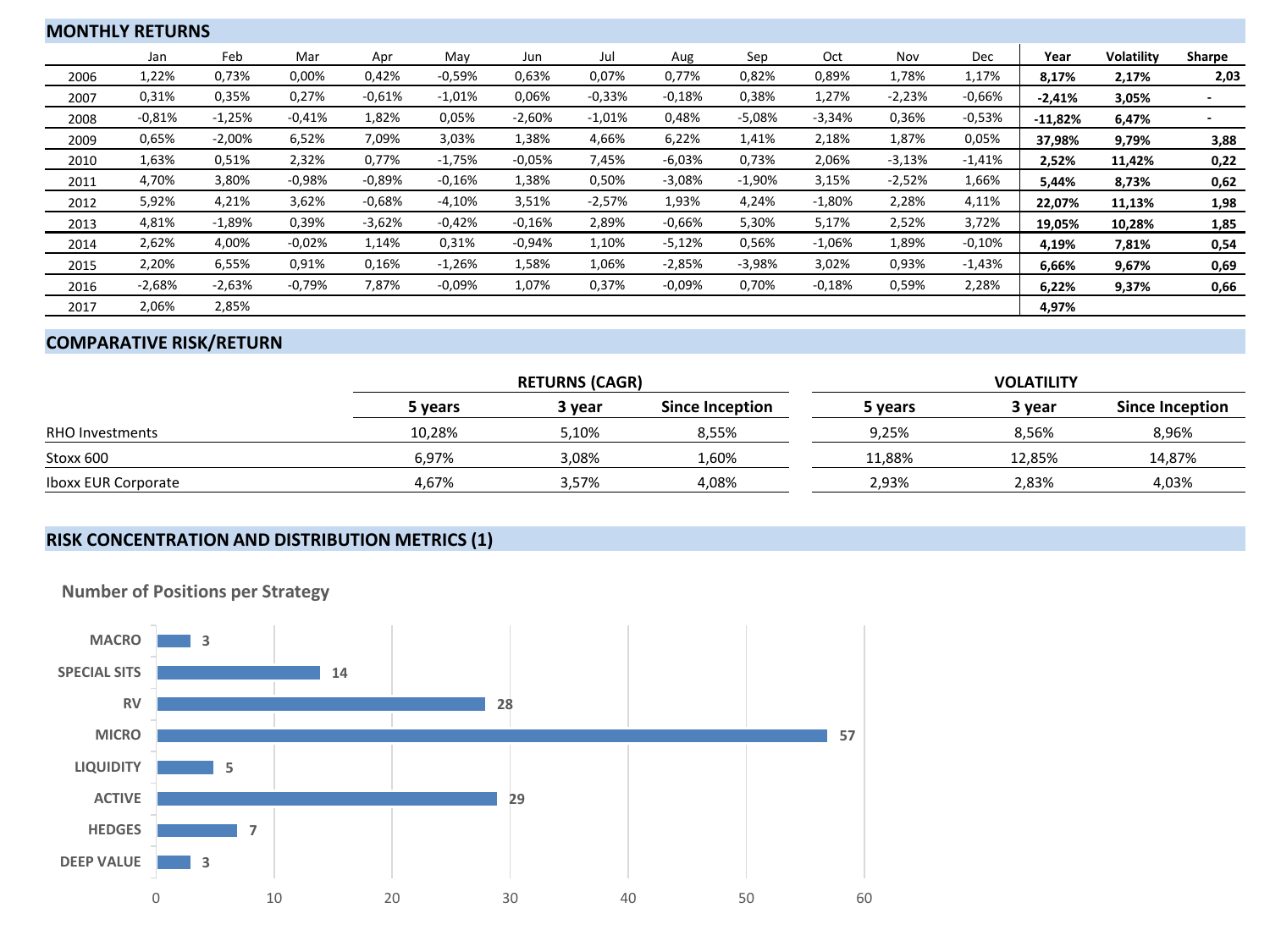## **RISK CONCENTRATION AND DISTRIBUTION METRICS (2)**



### **Net Notional Exposure By Country**





ABS; 3.8% CORPORATE; 10.5% **CURRENCY** FUTURES; 9.0% EQUITY OPTIONS; 4.7% INDEX FUTURES; 5.5% LIQUIDITY; 19.9% PRIVATE EQUITY; 4.8% FUND/ETF; 6.4% EQUITY; 4.6% BOND FUTURES; 22.7% GOVT BOND; LOAN; 4.3% 3.7%

## **Gross Notional Exposure by Sector**



## **Gross Notional Exposure By Asset Class**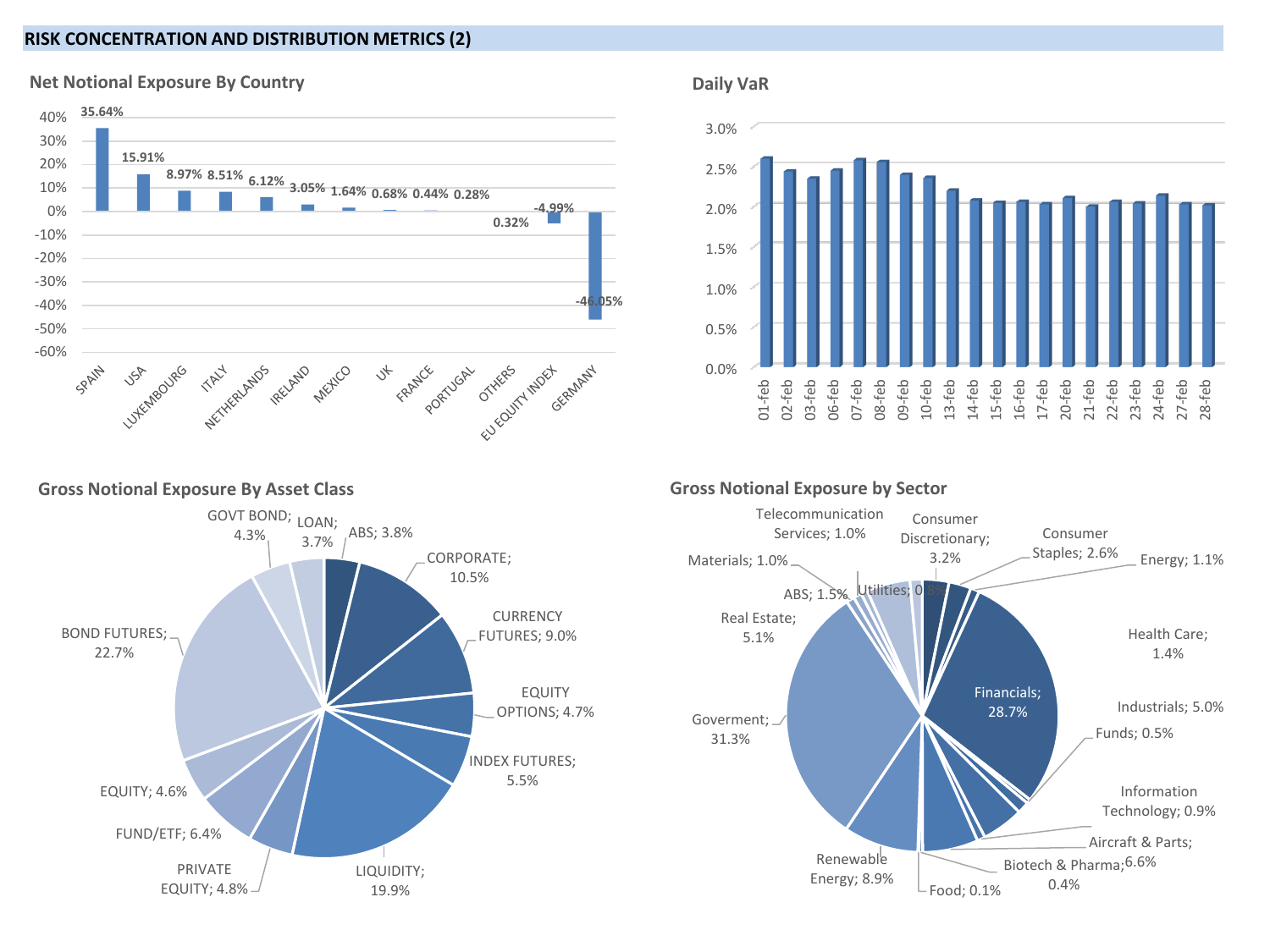## **MARKET AND PORTFOLIO COMMENTARY**

#### **MARKET BACKDROP**

- European equities moved higher throughout the month of February (Euro Stoxx 50 +2.75%), as growth and recovery optimism outweighed any fears of political instability and lack of progress on structural reforms. It was however US equities leading the way higher (S&P 500 +3.72% on the month) driven by a blind faith on Trumponomics, which found some encouraging grounds of support on Mr Trump´s more measured and conciliatory tone in his address to congress. However the we have yet to see a tangible delivery on such high embedded market expectations. The better market tone also helped push implied volatility to new lows in European indices, with the V2Stoxx finishing February -6.24% lower at 16.28.
- Inflation readings across Europe continued to exhibit a rising trend, which was quickly dismissed by ECB officials as merely attributable to the energy components of price indices, thus trying to avoid any uncomfortable early discussions on tapering. This dovish stance coupled with heightened political risks, especially with regards to the French presidential elections and Marine Le Pen's lead in the polls, caused 10yr Bunds to reverse the entire selloff seen in January, tightening -22.8 bps to close the month at 0.208%.
- US Treasuries, however, did not participate in the Bund rally. Benchmark 10yr treasuries closed the month virtually unchanged at 2.453%, as several FOMC members started to exhibit an increasingly hawkish rhetoric putting a March hike within tangible reach. EURUSD reacted accordingly and traded -1.64% lower to close the month out at 1.0607 on the back of renewed dollar strength.
- A point of focus within the rates markets was once again 10yr France vs. Germany spread, which widened from 59.5 bps at the end of January all the way to intraday wides of 82.5 bps. The turning point came towards the end of the month, as centrist politician Francois Bayrou announced that he would not join the presidential race and formed a political alliance with centrist candidate Emmanuel Macron instead. 10yr FRTR vs. DBR spreads finished February at 67.4 bps. Periphery vs. core spreads tightened as did semi-core vs. core spreads into month end.
- Growing optimism of a sustained Iberian economic recovery found more encouraging support in last month´s economic releases. Notably Spanish consumer price inflation accelerated to +3.2% YoY in February. However, with the unemployment rate stubbornly high at 18.70%, a path of rising inflation coupled with no signs of an uptick in wages could lead to another squeeze of the already embattled middle class. On the political front, tensions are increasing between Catalonia and the central government with regards to the desired independence of the region. Spanish 10yr government bonds their Italian equivalents by approximately 10 bps on the month.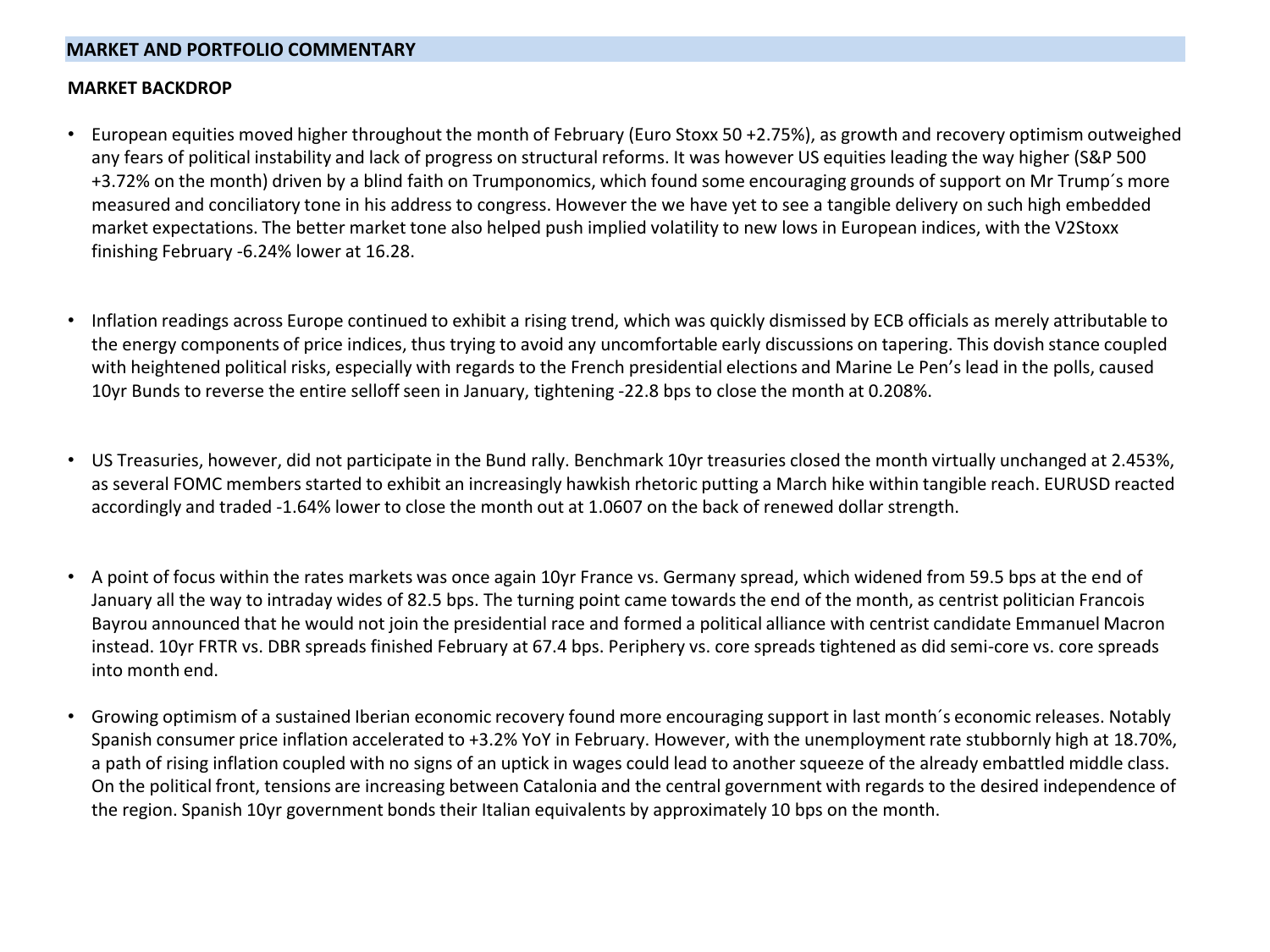#### **PERFORMANCE AND RISK**

- Yet another very strong month for the fund with a net return of +2.85% in February, taking the year to date return in 2017 to 4.97%
- We had already anticipated in Q4 2016 that our returns in H1 2017 would be dominated by the presence of catalysts for the optionality acquired within our longer-term and more idiosyncratic strategy buckets over the course of the last two-years. As originally envisaged, the catalysts have manifested substantially asymmetric pay-offs in terms of the original size of our investments into the Specials Situations and Deep Value buckets, which largely drove overall performance for the month of February.
- In terms of risk usage we have continued to play along the strategy outlined in November: capitalise on a higher dispersion of asset returns via a cautious increase in gross leverage in order to further allocate to Relative Value, Active strategies, and (to a lesser extent) to growing opportunities we see in the Macro strategies, whilst at the same time keeping the levels of net exposure at moderate levels. Additionally, we have decided to actively reduce directional risk exposure ahead of a month of March heavily laden with political uncertainty and a market backdrop where risky assets look on average fairly rich in terms of valuations.
- Gross exposure increased from 168% to 187% in order to take advantage of a growing universe of RV opportunities. However net exposure to the market was reduced to 64% (down from 72% at the end of January) and overall risk in statistical terms (99% confidence 1 day VaR) decreased by 37% (from 3.19% at the end of January to 2.02%) and at month end was roughly equivalent to that of a portfolio 75% invested in the Eurostoxx 50, with the caveat that the net equity market delta exposure of the fund stood at roughly 5% of NAV (unadjusted for beta).
- Deep Value strategies returned +1.91% on the month driven by market gains on our EIH renewable energy investments. Special Situations contributed a net +1.20% return driven by further positive mark to market in our Santander CMS legacy Tier1 bank capital position, and our investment in Novobanco senior unsecured long-dated zero-coupon securities. Given the strong bid for risky-assets we decided to exit both investments. The Santander exposure had become very expensive in relative value terms, so we decided to switch into a more liquid exposure to French bank BFCM 7.5 big figures cheaper and with more LME potential in our view, although momentarily unduly punished by the French political situation. In the case of Novobanco we believe the market reacted overly optimistically to the partial Lone Star bid, where still substantial execution risk remains, and we see limited credit upside in the case of private equity involvement vs our original thesis of a Santander or Caixabank bid for the whole entity. Within the Special Situations bucket we still envisage substantial short-term, upside related to the imminent (according to the Spanish press) merger between Bankia and BMN which we play via investment in the mezzanine and junior tranches of a Spanish LT2s-collateralised CDO which we acquired at distressed prices. Elsewhere, Micro strategies contributed 27bps to performance driven by our exposure to Spanish real estate sector stocks and Relative Value contributed 11bps of performance driven by our long Unicredit vs bank index and positive carry in option volatility strategies. Our short-term trading-oriented Active strategies were roughly flat on the month dragged by lower levels of market volatility, lower levels of primary activity and reduced new issue premia concessions.
- Macro directional strategies provided the only negative contribution to the overall portfolio (-0.42%) which was largely driven by the strong bounce in German government bond prices and to a lesser extent by resilient EURUSD FX levels. We still see short exposure to European rates as one of the most attractive risk-reward exposures in the macro landscape and short EURUSD as laden with optionality during the month of March.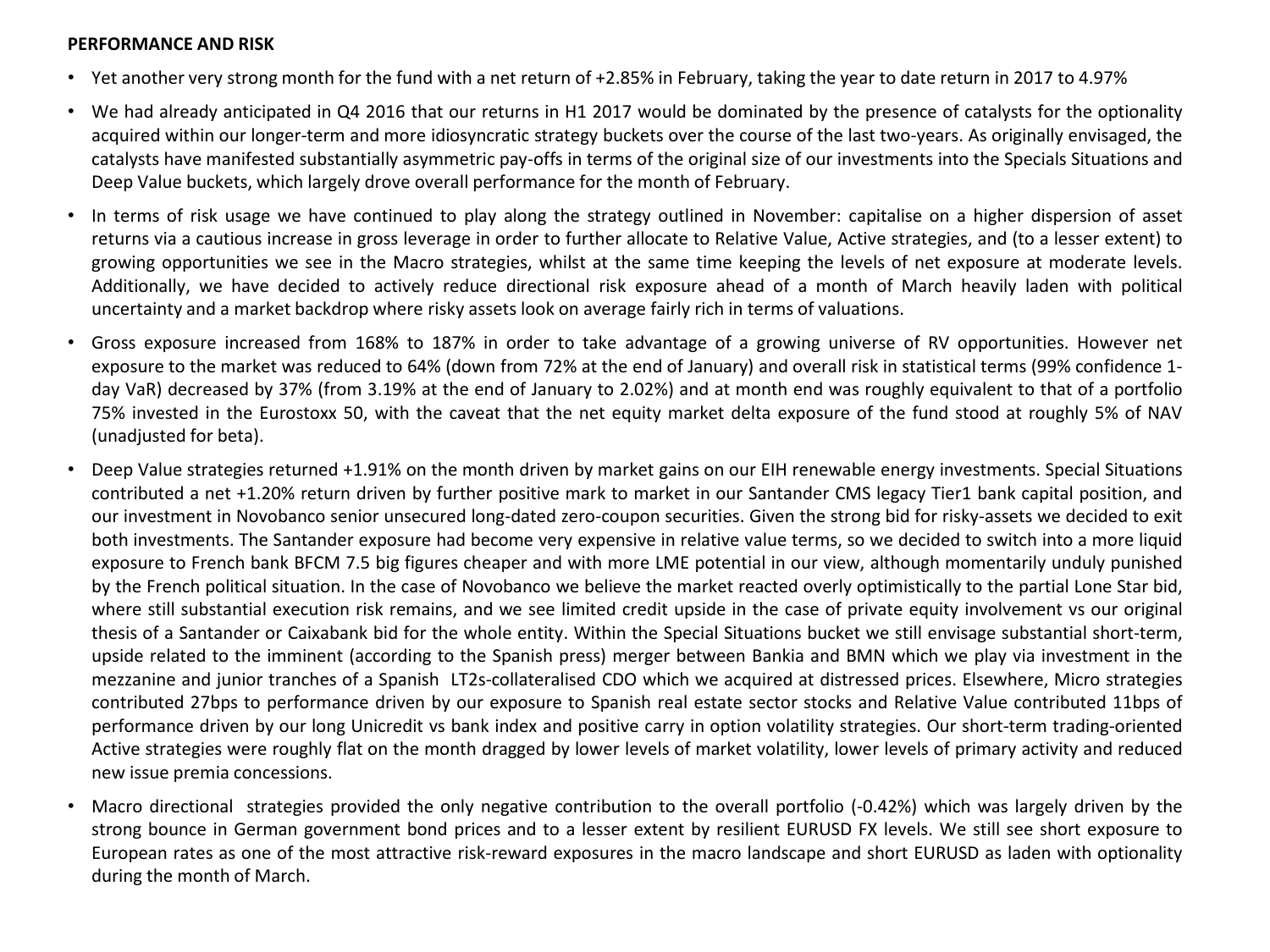### **INVESTMENT OUTLOOK**

• **INVESTMENT THESIS 1:** Economic nationalism will succeed in delivering higher inflation, not necessarily higher growth. If history is anything to go by, economic nationalism has been counterproductive to global trade and economic growth. It is in this context that we find puzzling the general overenthusiasm for global stocks. With Trump and May at the helm in the US and UK, and the frightening potential of more extreme entrants to the populist party (e.g. Le Pen, Wilders, etc.), at the very best uncertainty premia built into risk assets should increase. At the very worst we should expect a widespread increase in political tensions and a deep fracture on the geopolitical equilibrium forged since the end of the cold war. Heightened political tensions should manifest themselves from an economic stand point as an increase in barriers to trade and a reversal of the deflationary benefits that consumers in developed economies have broadly enjoyed over the last two decades. The above scenario depicts to us a very asymmetric risk-reward to sponsoring the reflation trade via a rates short (and European one´s in particular) as opposed to via an equity long (and US stocksin particular).

INVESTMENT ACTION: At risk of not participating in the general obsession with a reflation trade via equities (which we still see plausible on M&A grounds and cyclical recovery of overly punished sectors like construction or banks) we see the risk-reward of shorting nominal yields as a much more risk-reward and statistically attractive proposition. We have increased our short exposure to German bonds, which has already validated by the price action seen at the beginning of March.

• **INVESTMENT THESIS 2**: As embedded on the thesis above, we remain very cautious about the prospects of EPS growth in Europe. However we have to concede that there is potential for upside driven by M&A activity (transatlantic for large caps and domestic consolidation amid smaller European players) and a rebound in construction, real estate and banking valuations in Europe.

*INVESTMENT ACTION*: Given the less attractive ex-ante risk-reward profile for equities, and potential for an increase in volatility from depressed we will aim to structure any equity trades in terms of relative value or long volatility. We have entered a relative value long of Unicredit shares vs the bank index and we have implemented new option implied volatility strategies around the earnings season.

• **INVESTMENT THESIS 3**: Despite some of our earlier scepticism we have become increasingly bullish about the recovery in the Spanish real estate and construction sectors, encouraged by growing evidence of a pick up in activity levels, increase in demand and structural potential for supply bottlenecks.

*INVESTMENT ACTION*: We have selectively commenced to move out of longs in Spanish large-cap construction stocks where we believe that the upside potential is close to peaking as the potential further asset disposals and leverage reduction has greatly diminished (and which were the drivers of our investment thesis) and have instead transitioned into new opportunities in mid-sized Spanish real estate stocks where we believe valuations are far more attractive and offer more immediate upside on aggressive rental repricing, in particular those linked to the tourist sector where we see still substantial growth in international demand derived from political instability in competing regions (Northern Africa, etc).